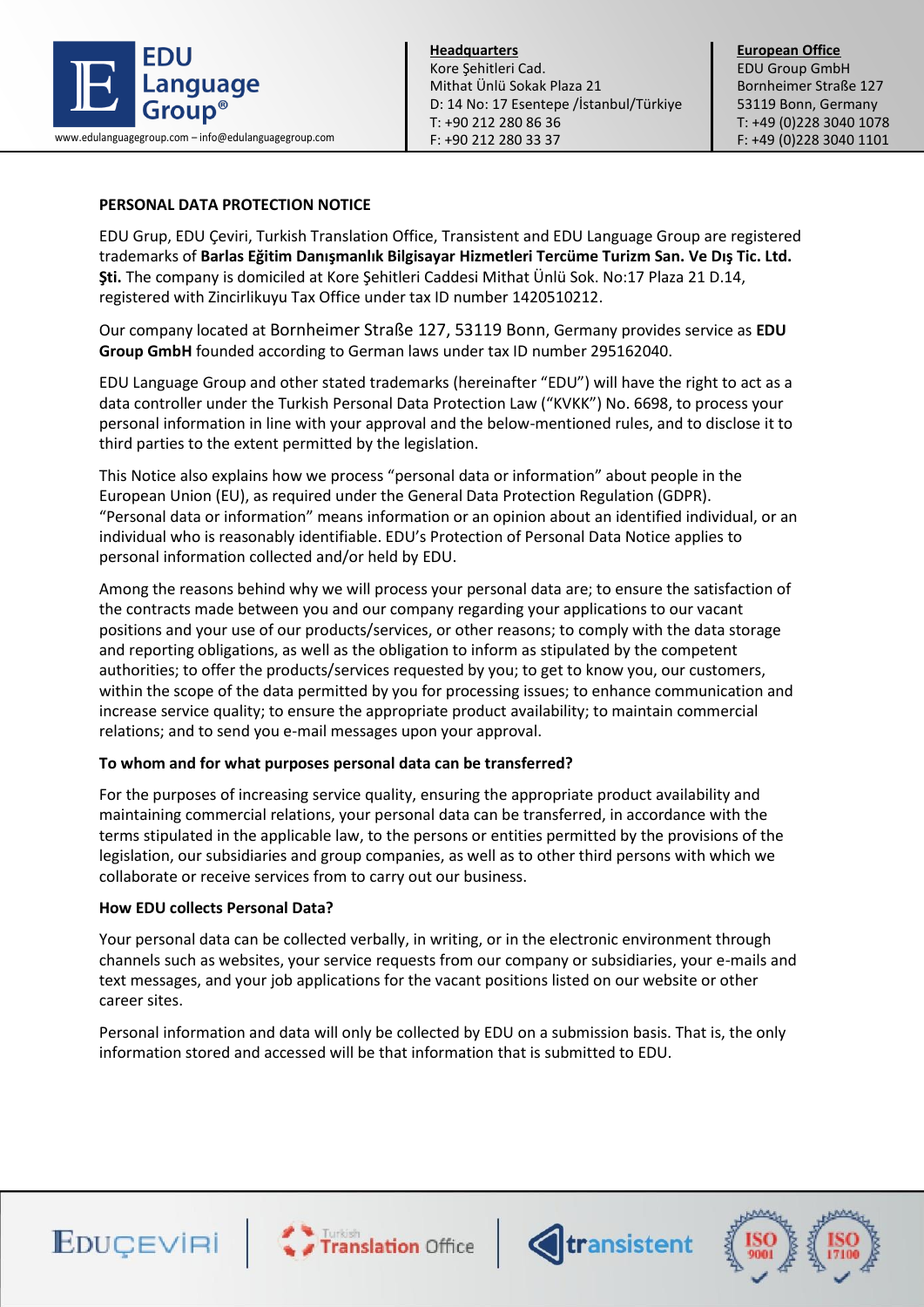

**Headquarters** Kore Şehitleri Cad. Mithat Ünlü Sokak Plaza 21 D: 14 No: 17 Esentepe /İstanbul/Türkiye T: +90 212 280 86 36 F: +90 212 280 33 37 www.edulanguagegroup.com – info@edulanguagegroup.com **F:** +90 212 280 33 37 F: +49 (0)228 3040 1101

# **For how long does EDU hold personal data?**

EDU operates on a strict policy of only retaining personal information and data for as long as it deems necessary to fulfil the purposes for which is was collected. EDU may hold certain personal information after collaborations have ceased if it is necessary to comply with any relevant legal obligations or regulatory requirements, or in the enforcing of this Privacy Notice or any other agreement held between EDU and the individuals.

## **How does EDU protect personal data?**

Protection of personal data is of extreme importance to EDU. EDU maintains all appropriate technical and physical safeguards to protect data from accidental or unlawful destruction or loss, alteration, unauthorized disclosure or access, use and all other unlawful forms of processing.

#### **What are my rights in relation to my personal data stored by EDU?**

Persons have the right to inspect all facets of their own personal data held by EDU at any time, without restriction. By contacting our company in writing you can exercise your rights to:

**a)** Find out whether your personal data has been processed or not.

**b)** Request information about data processing, if any.

**c)** Find out the purpose of the processing and learn whether your personal data has been used for the intended purpose.

**d)** Learn the names of the domestic/overseas third persons to whom the data has been transferred.

**e)** Request correction if the data has been processed wrongly/incompletely.

**f)** Request the deletion/destruction or anonymization of the data under the conditions stipulated in the applicable law.

**g)** Request that the procedures carried out as per paragraphs (e) and (f) above are notified to the relevant third persons.

**h)** Object to any potential adverse result that may occur due to an analysis conducted through automated systems solely.

**i)** Request indemnification, in the event you suffer any damage due to illegal processing.

EDU reserves the right to update or alter its Privacy Notice at any time. The amended Privacy Notice will be provided to all concerned parties where appropriate in a timely fashion as of when it takes effect.







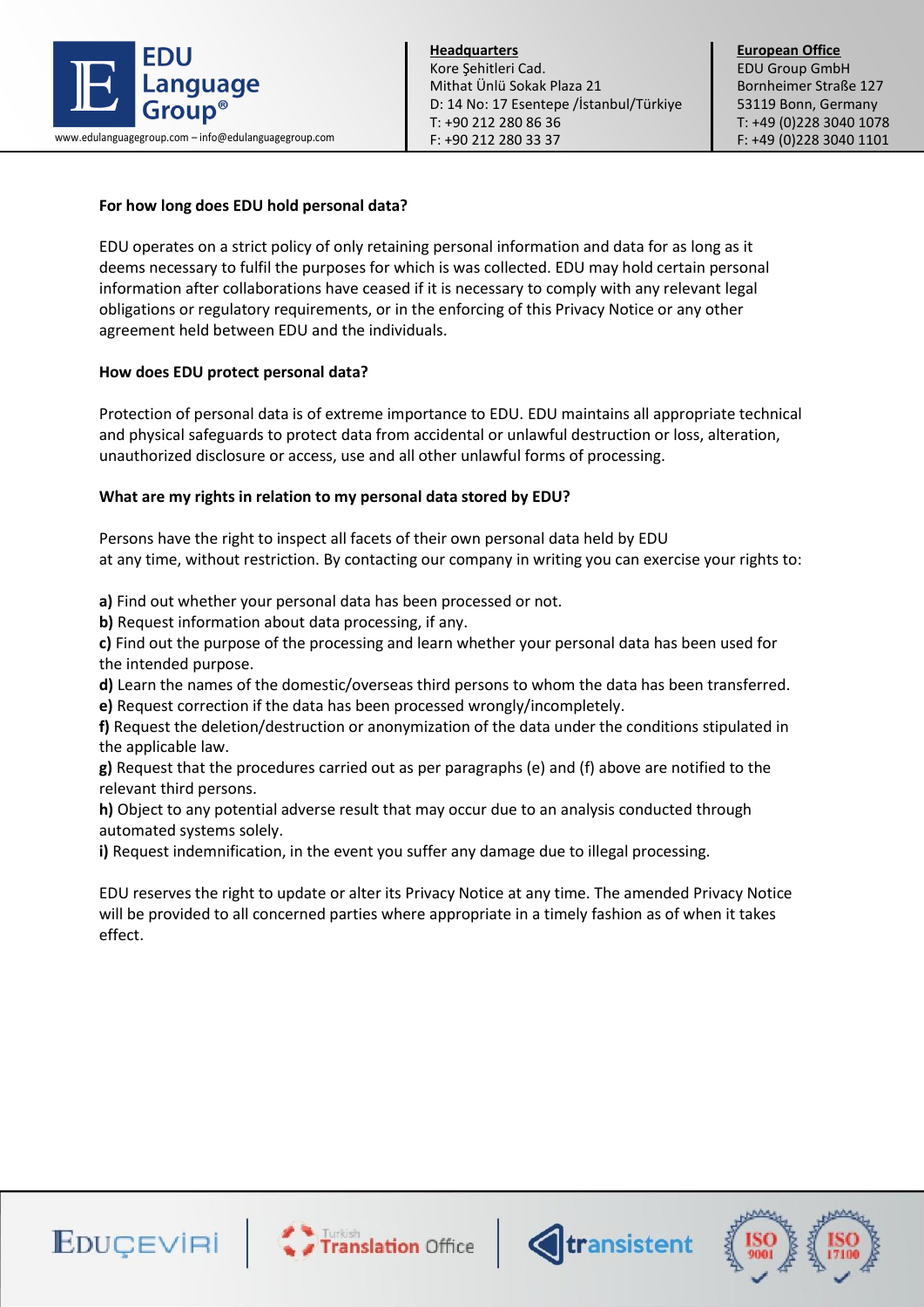

## **APPLICATION METHOD**

In the light of the above-mentioned information, you can make your application by sending a registered and reply paid letter to our head office located at the address Kore Şehitleri Caddesi, Mithat Ünlü Sokak Plaza 21 D: 14 No:17 34394 Zincirlikuyu / Istanbul, by submitting an application form in person, or by filling out the below form with your secure electronic signature attached and sending it to [info@edulanguagegroup.com.](mailto:info@edulanguagegroup.com)

## **APPLICATION FORM**

#### **Your Contact Details**

| Mobile         |
|----------------|
|                |
| Home Telephone |
| Number         |
|                |
|                |

#### **Requests and Wishes**

| <b>Your Current Position</b>                                          |                         |  |  |
|-----------------------------------------------------------------------|-------------------------|--|--|
| Customer                                                              | <b>Business Partner</b> |  |  |
| Visitor                                                               | Former Employee         |  |  |
| Employee                                                              | Other                   |  |  |
| Name the department with which you are in contact within our company. |                         |  |  |
|                                                                       |                         |  |  |





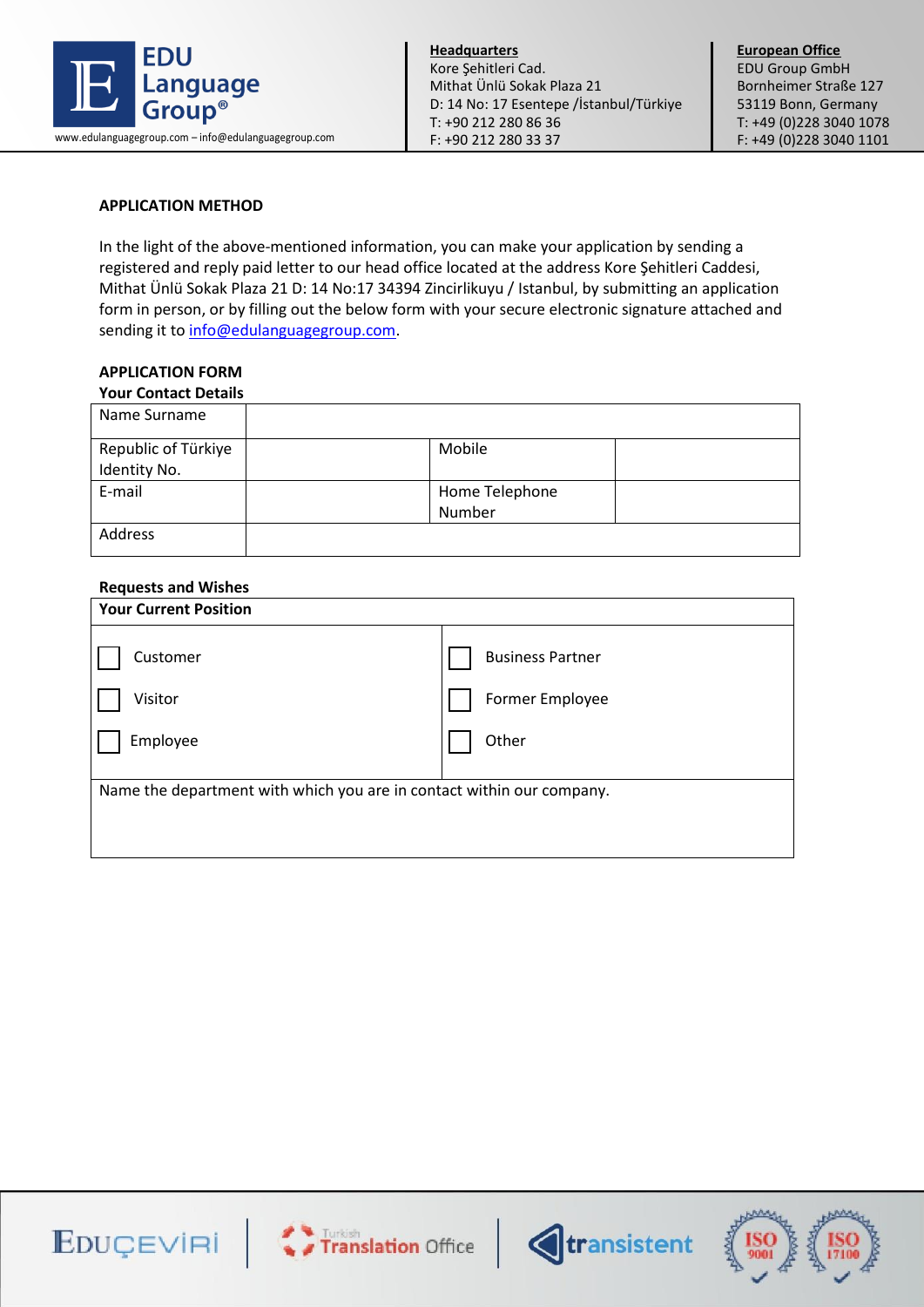

**European Office** EDU Group GmbH Bornheimer Straße 127 53119 Bonn, Germany T: +49 (0)228 3040 1078

### **Your Requests**

| <b>Your Requests</b>    |                                                                                                                                                                                                                                                                       |  |  |
|-------------------------|-----------------------------------------------------------------------------------------------------------------------------------------------------------------------------------------------------------------------------------------------------------------------|--|--|
| $\mathbf{1}$            | Does your company process my personal data?                                                                                                                                                                                                                           |  |  |
| $\overline{2}$          | What processing operations does my personal data<br>undergo?                                                                                                                                                                                                          |  |  |
| 3                       | What is the reason behind the processing of my personal<br>data?                                                                                                                                                                                                      |  |  |
| 4                       | Do you transfer my personal data to domestic or overseas<br>third persons?                                                                                                                                                                                            |  |  |
| 5                       | I would like to have my personal data corrected as<br>specified below.<br>(You should indicate this request by clearly stating the<br>information that you wish to have corrected and<br>submitting the documents that show the correct or<br>complementary details.) |  |  |
| 6                       | I would like to have my personal data deleted as specified<br>below.<br>(You should give the reason for deletion.)                                                                                                                                                    |  |  |
| $\overline{\mathbf{z}}$ | I would like to have my personal data anonymized as<br>specified below.<br>(You should give the reason for deletion.)                                                                                                                                                 |  |  |
| 8                       | I would like my correction and/or deletion request to be<br>conveyed to the persons specified below.                                                                                                                                                                  |  |  |
| 9                       | I would like the damage I suffered due to the illegal<br>processing of my personal data to be compensated.<br>(The damage must be based on a justified reason and<br>documentation.)                                                                                  |  |  |